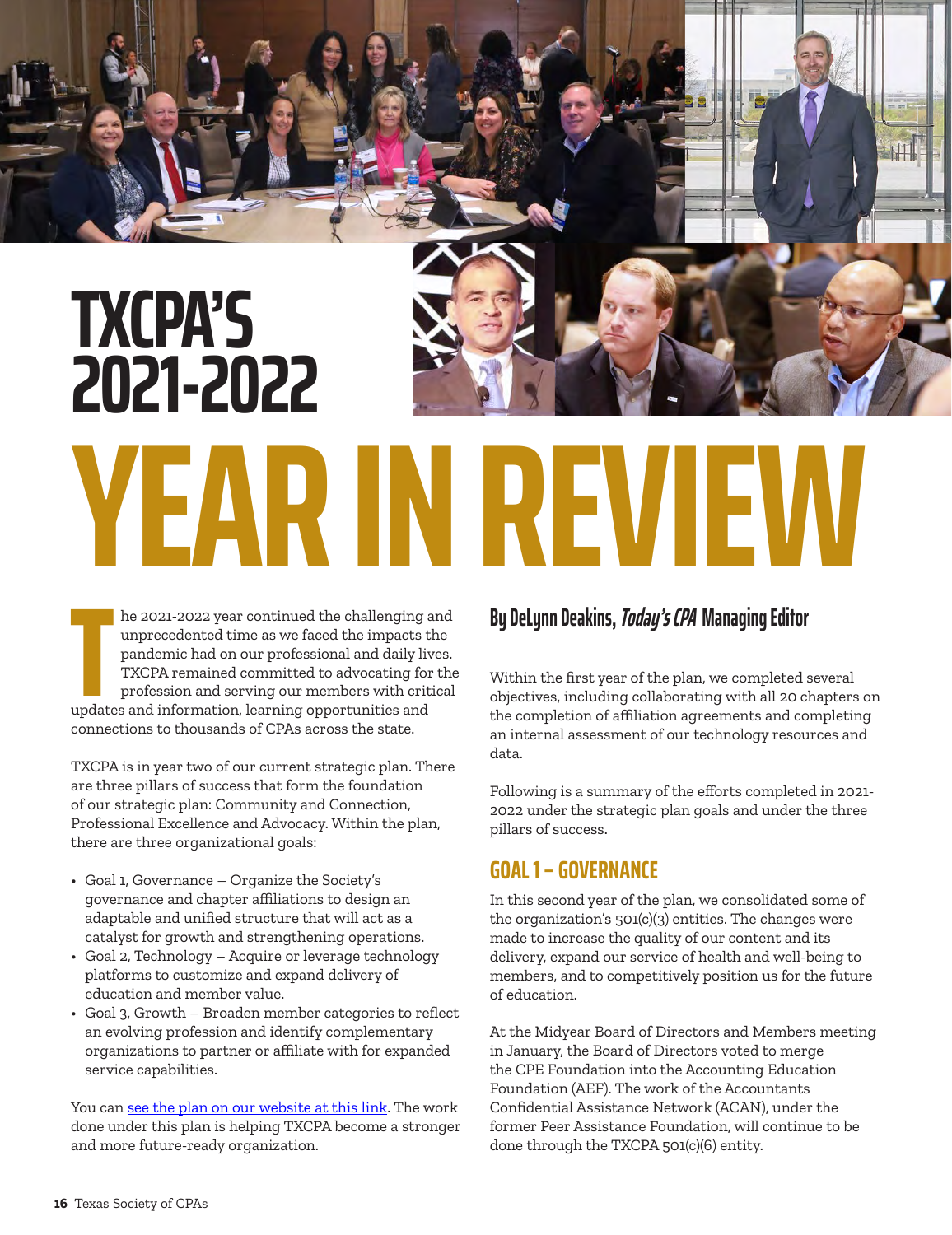# **GOAL 2 – TECHNOLOGY**

We're making great progress to move TXCPA and the chapters to common technology platforms and better serve our members. To date, 17 chapters have websites hosted by TXCPA, 19 chapters have nested career centers, and 16 chapters are utilizing NetForum for event registrations and engagement tracking (with all 20 chapters having access).

### **GOAL 3 – GROWTH**

Also at the Midyear Board of Directors and Members meeting in January, the Board of Directors approved revisions to the membership categories and dues rates, which included no state-level increase for CPA members.

Member categories were changed for simplification and clarity, as well as to provide expansion opportunities to connect more people to TXCPA. The number of member categories did not change. Please see Figure 1 for a summary of the changes that were made.

# **THREE PILLARS OF SUCCESS**

The following efforts were completed this year under the three pillars of success in the strategic plan – Community and Connection, Professional Excellence and Advocacy.

TXCPA membership information. This is the first year we have tracked the statewide efforts related to the pipeline. As of April 14, 2022, TXCPA and our chapters reported nearly 3,200 student interactions. A statewide pipeline strategy plan is being developed to help us increase our reach and measurement going forward.

#### **Professional Excellence**

Digital learning opportunities have been critical over the past few years and they will continue to be a valuable way to provide value to members. We set a goal to increase our digital learning programs by 20%, which would be a total of 620 offerings. As of April 14, 2022, we had offered 633 digital programs.

We also began meeting in person again as pandemic conditions improved. We look forward to continuing to host in-person events and providing attendees with opportunities to network and enjoy some great destinations across the state.

To enhance state and chapter collaboration, we set out to work with at least one chapter on a CPE pilot project to have dialogue regarding a business model of CPE. TXCPA Fort Worth worked with us on a pilot this year. We thank the chapter leadership in Fort Worth for their willingness to work together on this important opportunity to deliver additional value in Fort Worth.



#### **Community and Connection**

We focused again this year on growing our community with the addition of new members. The goal this year was to grow by 1,000 new members (1/3 being CPA members). As of April 14, 2022, we had exceeded this goal, with nearly 2,700 new members added, including more than 600 new CPA members.

To engage the next generation of CPAs, we're broadening our reach and increasing our metrics around our pipeline initiatives. We had a goal to reach at least 6,000 high school and college students with accounting career and

#### **Advocacy**

In the area of advocacy, we continued our work to extend the TXCPA brand to promote the profession to the public through our CPA Advantage campaign, with a goal this year of hitting 2 million impressions. As of April 14, 2022, we had more than 1 million impressions and our largest awareness campaign rolled out in the spring.

To expand the influence of the CPA-PAC, we set out to increase participation to at least 5% of members and strive for a fundraising amount of at least \$250,000. As of April 14, 2022, we reached \$235,000 of this goal.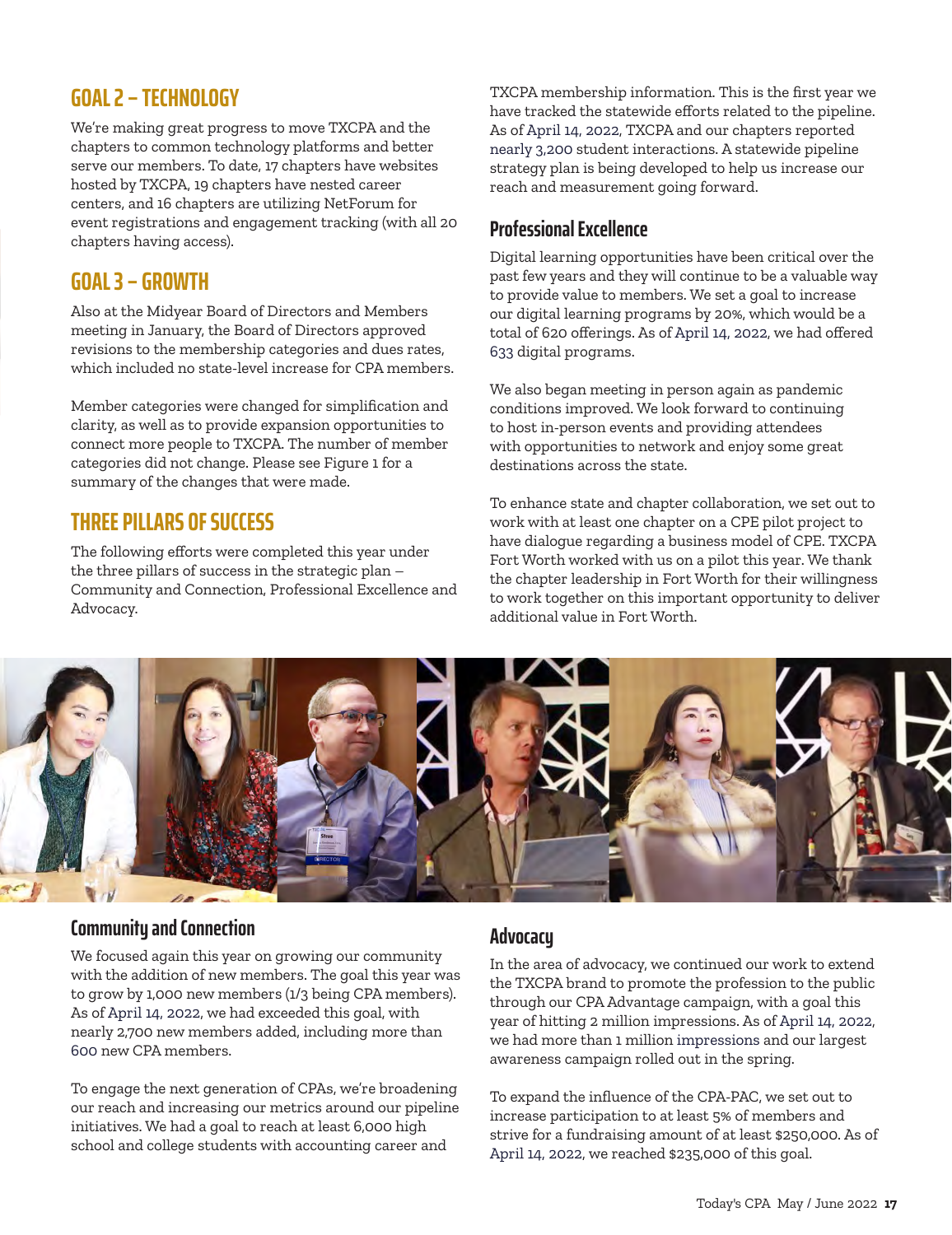

TXCPA and AICPA leaders held annual hill visits virtually this past fall. We met with 18 Texas Congressional offices, including both senators. These important opportunities enable us to strengthen our relationships and have significant dialogue with our legislators.

When we visited with legislators, we addressed four key pieces of legislation that would impact the profession and discussed the following:

- The bipartisan Filing Relief for Natural Disasters Act (H.R. 3574/S. 2748), which would allow the IRS specific authority to quickly postpone certain deadlines in response to state-declared disasters;
- COVID-19 Tax Penalty Relief, H.R. 5155, the Taxpayer Penalty Protection Act of 2021, which would

provide taxpayers with targeted relief from both the underpayment of estimated tax penalty and the late payment penalty for the 2020 tax year;

- HCR 44/SCR 11, Fiscal State of the Nation Concurrent Resolutions, which require the Comptroller General to present the Financial Report of the U.S. Government to an annual joint hearing of the House and Senate Budget Committees;
- Objective analysis of the nation's financial position;
- Supporting AICPA and the accounting profession's enhanced awareness of the federal budget deficit and improving fiscal decision-making;
- H.R. 3855, the Accounting STEM Pursuit Act of 2021, which would include or recognize accounting under the technology definition of STEM.

# **Summary of Membership Category Changes**

**INTERNATIONAL AFFILIATE AND CPA CATEGORIES** – Combined, with same dues, similar criteria

**CANDIDATE, STUDENT, RETIRED CPAS AND FACULTY AMBASSADOR CATEGORIES** – Language changes made for clarity of eligibility

**LIFETIME/HONORARY CATEGORY** – No changes

**NON-CPA EMPLOYEE CATEGORY** – Changed to Accounting and Finance Professional and expanded to other accounting and finance professionals; still requires a TXCPA CPA member sponsor for some; now includes non-CPAs working in the same organization as a TXCPA CPA member or for a company owned by a TXCPA CPA member; degreed non-CPAs working in an accounting/finance function with no CPA on staff; and related credential holders

**ACADEMIC AFFILIATES CATEGORY** – Changed to Business and Accounting Educator and expanded to include both CPA and non-CPA educators

**NEW: ASSOCIATES CATEGORY** – Requires two TXCPA CPA member sponsors; includes non-CPAs not qualified for other categories and/or individuals who offer a related product or service